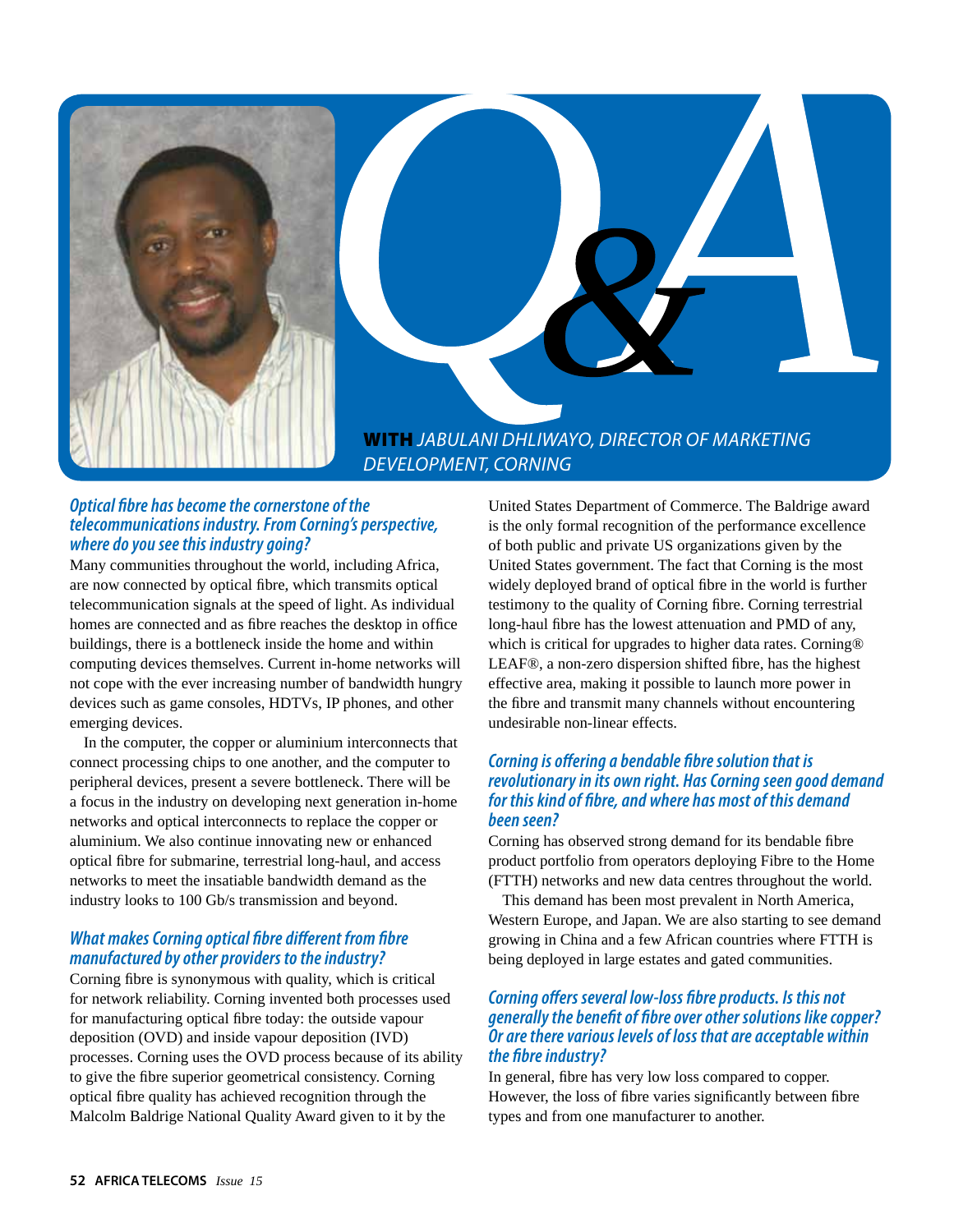

For example, the attenuation specification offered on standard single-mode fibre from different manufacturers has a range of 0.05 dB/km. This may look like a small number but it can translate to a 200 km difference in network link length that is possible before expensive regenerators are required; therefore, by selecting the lowest-loss fibre, operators can save on the overall cost of the network. Corning's low-loss fibre is critical for operators who will migrate to higher data rates (40 Gb/s or 100 Gb/s) over the 20 to 30-year lifetime of the network, without the need to install new fibre.

## *What current deployments in Africa are using Corning optical fibre? And what is the current market that Corning holds in Africa?*

All submarine cables already deployed or being deployed in Africa use Corning fibre. Many terrestrial long-haul networks being deployed throughout the continent are also being built with Corning optical fibre.

The more operators understand the impact of the quality of fibre on network longevity and overall cost of ownership the more they turn to Corning for their fibre supply. In the past, some operators chose the cheapest and lower-quality fibre and transmission equipment but after frequent network failures

and the high costs associated with repairing networks, quality is becoming an important factor for them. Quality is critical – and for operators that embrace this knowledge, Corning becomes the preferred supplier.

# *Corning still offers copper solutions. Have you seen a massive shift of business from copper to fibre optics, and are you seeing any growth in the copper business at all?*

Today, copper is mostly deployed in short-distance applications such as data centres and local area networks (LAN). As transmission speeds increase, the distance possible with copper is reduced significantly.

For example, at 10GBase-T, copper twisted-pair cabling is capable of transmitting only up to 100m. Fibre will therefore continue to displace copper over time. The table below shows that fibre has overtaken copper in enterprise network applications and continues to gain.

|                             | Copper     | <b>Fibre</b> | <b>Comment</b>                       |
|-----------------------------|------------|--------------|--------------------------------------|
| <b>Data centres</b>         | 40%        | 60%          | <b>Fibre is</b><br><i>increasing</i> |
| <b>In-building backbone</b> | <b>20%</b> | 80%          |                                      |
| <b>Campus backbonE</b>      | 5%         | 95%          |                                      |

*All submarine cables already deployed or being deployed in Africa use Corning fibre. Many terrestrial long-haul networks being deployed throughout the continent are also being built with Corning optical fibre.*